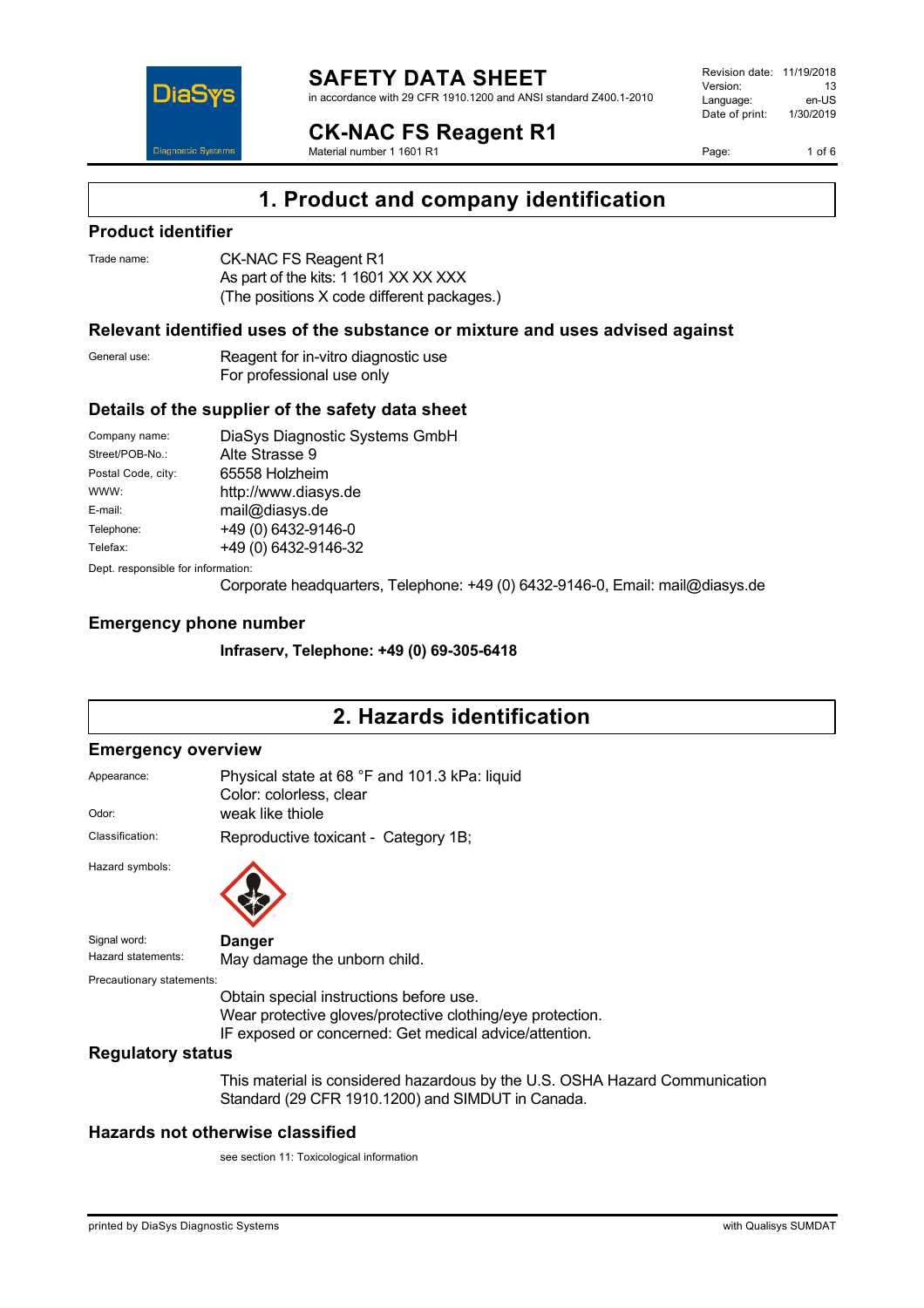

Page: 2 of 6

# **CK-NAC FS Reagent R1**

Material number 1 1601 R1

# **3. Composition / Information on ingredients**

Chemical characterization: Aqueous solution, contains phosphates

| Relevant ingredients:  |                     |         |                                                                                                           |
|------------------------|---------------------|---------|-----------------------------------------------------------------------------------------------------------|
| CAS No.                | Designation Content |         | Classification                                                                                            |
| <b>CAS</b><br>288-32-4 | Imidazole           | $0.5\%$ | Acute Toxicity - oral - Category 4. Skin Corrosion -<br>Category 1C. Reproductive toxicant - Category 1B. |

Additional information: Contains Sodium azide (0.95 g/L) as preservative.

# **4. First aid measures**

| General information:    | First aider: Pay attention to self-protection!<br>If medical advice is needed, have product container or label at hand.                                                                                                                               |
|-------------------------|-------------------------------------------------------------------------------------------------------------------------------------------------------------------------------------------------------------------------------------------------------|
| In case of inhalation:  | Provide fresh air. Seek medical attention.                                                                                                                                                                                                            |
| Following skin contact: | Change contaminated clothing. Remove residues with water. In case of skin reactions,<br>consult a physician.                                                                                                                                          |
| After eye contact:      | Immediately flush eyes with plenty of flowing water for 10 to 15 minutes holding eyelids<br>apart. Remove contact lenses, if present and easy to do. Continue rinsing. Subsequently<br>consult an ophthalmologist.                                    |
| After swallowing:       | Rinse mouth thoroughly with water. Do not induce vomiting without medical advice. Have<br>victim drink large quantities of water, with active charcoal if possible. Never give anything<br>by mouth to an unconscious person. Seek medical attention. |

## **Most important symptoms/effects, acute and delayed**

No data available

## **Information to physician**

Treat symptomatically.

# **5. Fire fighting measures**

Flash point/flash point range:

not combustible

Auto-ignition temperature: No data available

Suitable extinguishing media:

Product is non-combustible. Extinguishing materials should therefore be selected according to surroundings.

## **Specific hazards arising from the chemical**

In case of fire may be liberated: Nitrogen oxides (NOx), sulphur oxides, carbon monoxide and carbon dioxide.

Protective equipment and precautions for firefighters:

Wear a self-contained breathing apparatus and chemical protective clothing.

Additional information: Do not allow fire water to penetrate into surface or ground water.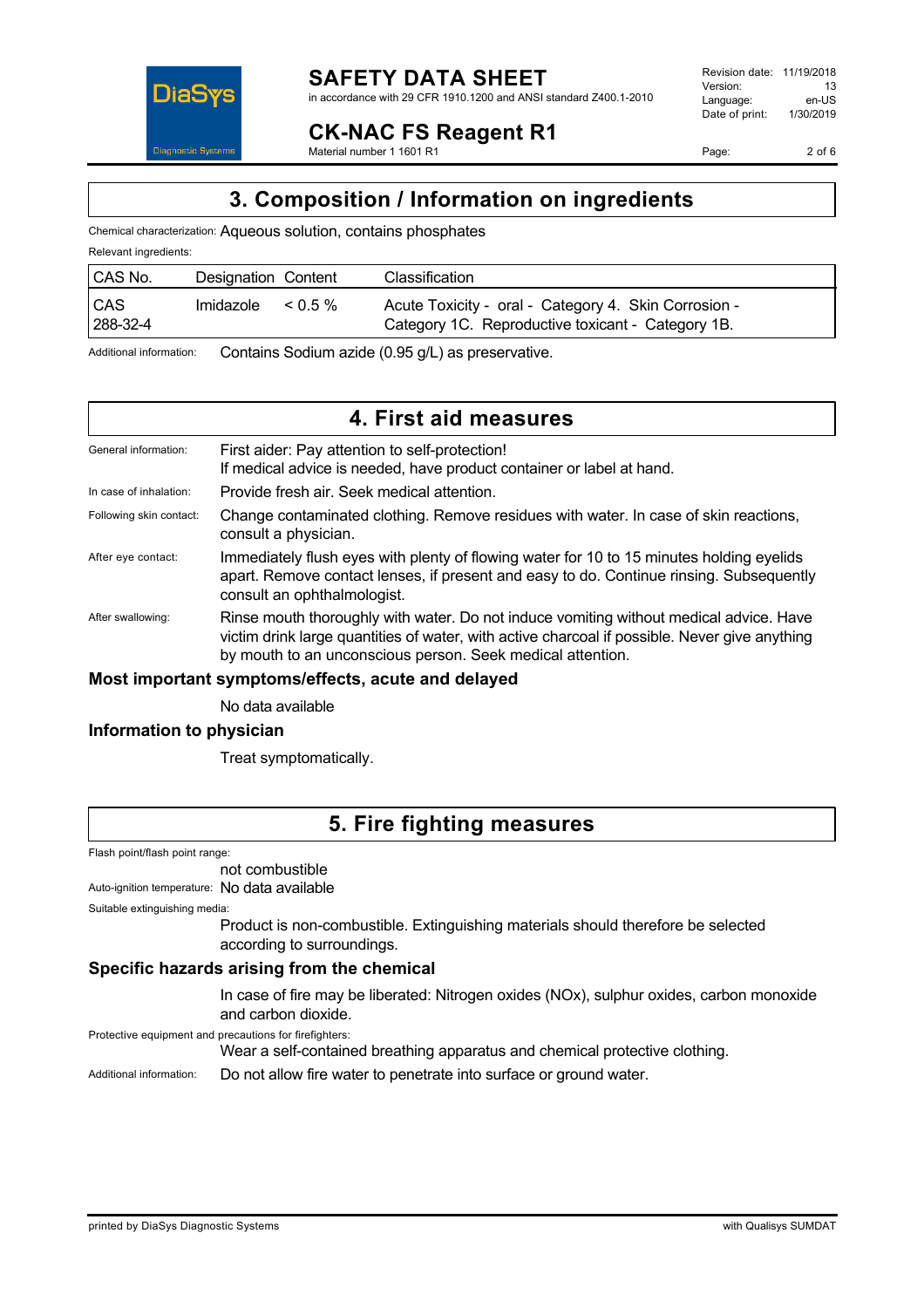

in accordance with 29 CFR 1910.1200 and ANSI standard Z400.1-2010

## **CK-NAC FS Reagent R1**

Material number 1 1601 R1

Revision date: 11/19/2018 Version: 13<br>Language: en-LIS Language: en-US<br>Date of print: 1/30/2019  $Date$  of print:

Page: 3 of 6

| 6. Accidental release measures                                                                                                                                                                                  |
|-----------------------------------------------------------------------------------------------------------------------------------------------------------------------------------------------------------------|
| Avoid exposure. Avoid contact with skin and eyes. Wear appropriate protective<br>equipment. Provide adequate ventilation. Keep unprotected people away.                                                         |
|                                                                                                                                                                                                                 |
| Do not allow to penetrate into soil, waterbodies or drains.                                                                                                                                                     |
| Soak up with absorbent materials such as sand, siliceus earth, acid- or universal binder.<br>Store in special closed containers and dispose of according to ordinance. Wash spill<br>area with plenty of water. |
|                                                                                                                                                                                                                 |

# **7. Handling and storage**

## **Handling**

Advices on safe handling: Obtain special instructions before use. Provide adequate ventilation, and local exhaust as needed. Avoid contact with skin and eyes. Wear appropriate protective equipment. Keep all containers, equipment and working place clean. Do not eat, drink or smoke when using this product. Wash hands before breaks and after work.

## **Storage**

Requirements for storerooms and containers:

Keep containers tightly closed and at a temperature between 35.6 °F and 46.4 °F. Protect from light.

Hints on joint storage: Do not store together with acids or alkalis. Keep away from food, drink and animal feedingstuffs.

## **8. Exposure controls / personal protection**

## **Engineering controls**

Provide good ventilation and/or an exhaust system in the work area. See also information in chapter 7, section storage.

## **Personal protection equipment (PPE)**

| Eye/face protection             | Tightly sealed goggles according to OSHA Standard - 29 CFR: 1910.133 or ANSI<br>Z87.1-2010.                                                                                                                                     |
|---------------------------------|---------------------------------------------------------------------------------------------------------------------------------------------------------------------------------------------------------------------------------|
| Skin protection                 | Wear suitable protective clothing.                                                                                                                                                                                              |
|                                 | Protective gloves according to OSHA Standard - 29 CFR: 1910.138.<br>Glove material: Nitrile rubber<br>Breakthrough time: >480 min.<br>Observe glove manufacturer's instructions concerning penetrability and breakthrough time. |
| Respiratory protection:         | When vapors form, use respiratory protection.<br>Use combination filter type ABEK according to OSHA Standard - 29 CFR: 1910.134 or<br><b>ANSI Z88.2.</b>                                                                        |
| General hygiene considerations: |                                                                                                                                                                                                                                 |
|                                 | Obtain special instructions before use. Change contaminated clothing. Avoid contact with<br>skin, eyes, and clothing. Wash hands before breaks and after work. Do not eat, drink or                                             |

smoke when using this product.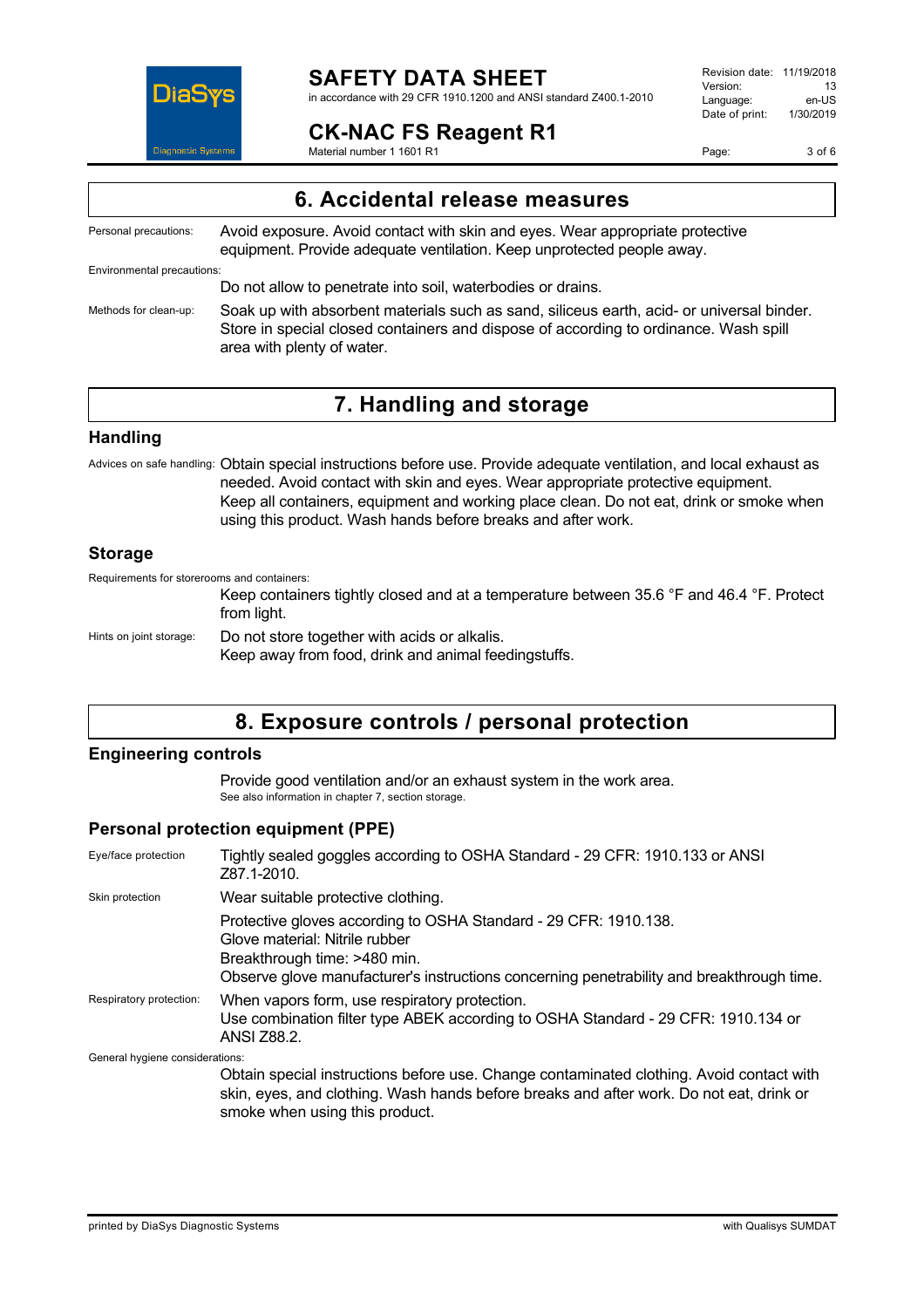

in accordance with 29 CFR 1910.1200 and ANSI standard Z400.1-2010

**CK-NAC FS Reagent R1** Material number 1 1601 R1

Revision date: 11/19/2018 Version: 13<br>
Language: en-US Language: en-US<br>Date of print: 1/30/2019  $Date$  of print:

Page: 4 of 6

# **9. Physical and chemical properties**

## **Information on basic physical and chemical properties**

| Appearance:                              | Physical state at 68 °F and 101.3 kPa: liquid<br>Color: colorless, clear |
|------------------------------------------|--------------------------------------------------------------------------|
| Odor:                                    | weak like thiole                                                         |
| Odor threshold:                          | No data available                                                        |
| pH value:                                | at $77 °F: 6.0$                                                          |
| Melting point/freezing point:            | No data available                                                        |
| Initial boiling point and boiling range: | No data available                                                        |
| Flash point/flash point range:           | not combustible                                                          |
| Evaporation rate:                        | No data available                                                        |
| Flammability:                            | No data available                                                        |
| Explosion limits:                        | No data available                                                        |
| Vapor pressure:                          | No data available                                                        |
| Vapor density:                           | No data available                                                        |
| Density:                                 | at 68 °F: 1.009 g/mL                                                     |
| Water solubility:                        | completely miscible                                                      |
| Partition coefficient: n-octanol/water:  | No data available                                                        |
| Auto-ignition temperature:               | No data available                                                        |
| Thermal decomposition:                   | No data available                                                        |
| Additional information:                  | No data available                                                        |

# **10. Stability and reactivity**

| No data available                                                                                                                                        |  |
|----------------------------------------------------------------------------------------------------------------------------------------------------------|--|
| Stable under recommended storage conditions.                                                                                                             |  |
| Possibility of hazardous reactions<br>No hazardous reactions known.                                                                                      |  |
| Protect against heat /sun rays. Protect from frost.                                                                                                      |  |
| Acids, alkalis                                                                                                                                           |  |
| Hazardous decomposition products:<br>No hazardous decomposition products when regulations for storage and handling are<br>observed.<br>No data available |  |
|                                                                                                                                                          |  |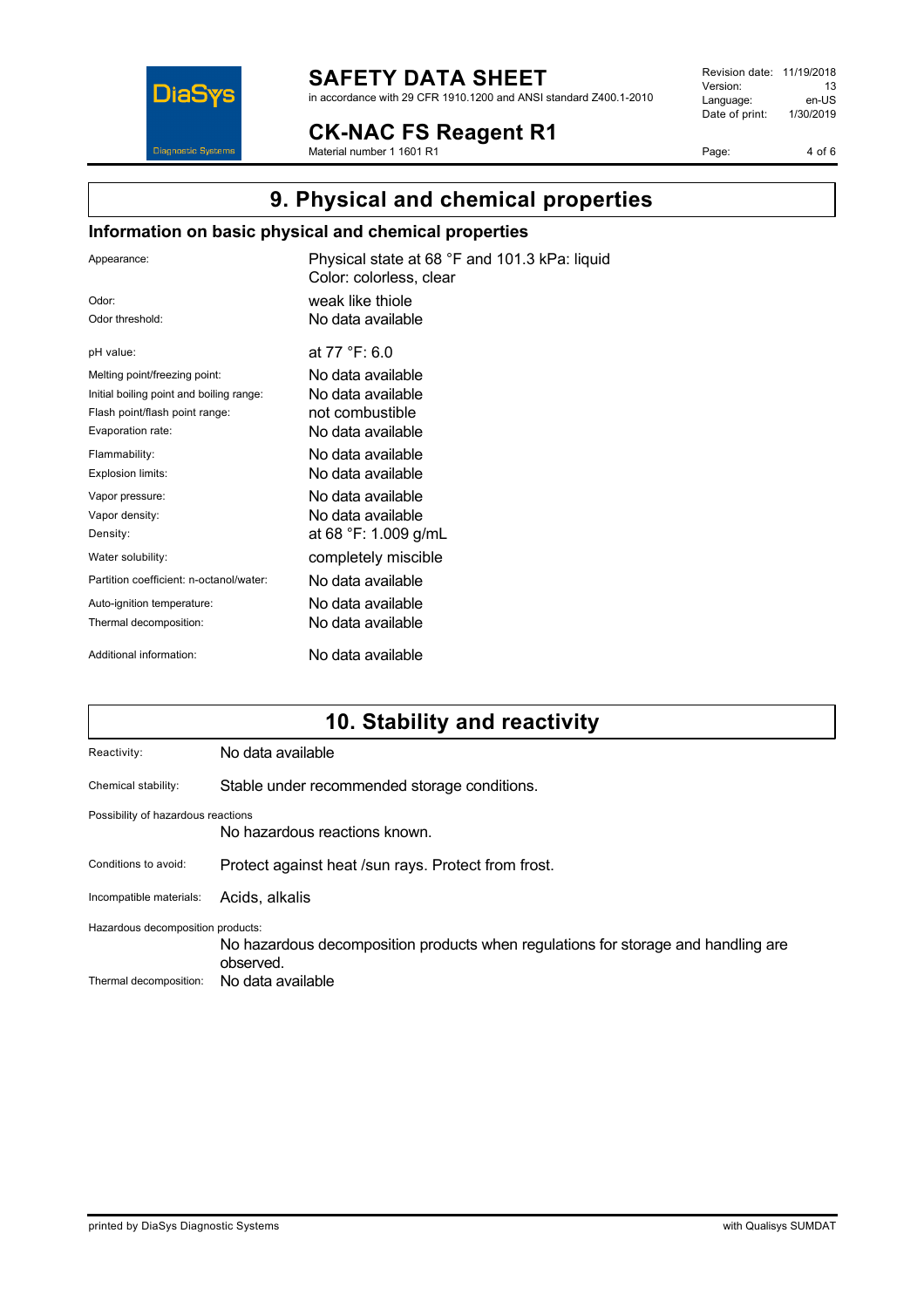

in accordance with 29 CFR 1910.1200 and ANSI standard Z400.1-2010

## **CK-NAC FS Reagent R1**

Material number 1 1601 R1

Revision date: 11/19/2018 Version: 13<br>
Language: en-US Language: en-US<br>Date of print: 1/30/2019  $Date$  of print:

Page: 5 of 6

**11. Toxicological information**

## **Toxicological tests**

| Toxicological effects: | The statements are derived from the properties of the single components. No toxicological<br>data is available for the product as such.<br>Acute toxicity (oral): Lack of data.                                                                   |
|------------------------|---------------------------------------------------------------------------------------------------------------------------------------------------------------------------------------------------------------------------------------------------|
|                        | Acute toxicity (dermal): Lack of data.                                                                                                                                                                                                            |
|                        | Acute toxicity (inhalative): Lack of data.                                                                                                                                                                                                        |
|                        | Skin corrosion/irritation: Lack of data.                                                                                                                                                                                                          |
|                        | Serious eye damage/irritation: Lack of data.                                                                                                                                                                                                      |
|                        | Sensitisation to the respiratory tract: Lack of data.                                                                                                                                                                                             |
|                        | Skin sensitisation: Lack of data.                                                                                                                                                                                                                 |
|                        | Germ cell mutagenicity/Genotoxicity: Lack of data.                                                                                                                                                                                                |
|                        | Carcinogenicity: Lack of data.                                                                                                                                                                                                                    |
|                        | Reproductive toxicity: Reproductive toxicant -<br>Category $1B = May$ damage the unborn child.                                                                                                                                                    |
|                        | Effects on or via lactation: Lack of data.                                                                                                                                                                                                        |
|                        | Specific target organ toxicity (single exposure): Lack of data.                                                                                                                                                                                   |
|                        | Specific target organ toxicity (repeated exposure): Lack of data.                                                                                                                                                                                 |
|                        | Aspiration hazard: Lack of data.                                                                                                                                                                                                                  |
| Other information:     | Contains Sodium azide (0.95 g/L):<br>After resorption of toxic quantities: headache, dizziness, nausea, cough, vomiting,<br>spasms, breathing paralysis, CNS disorders, low blood pressure, cardiovascular failure,<br>unconsciousness, collapse. |
|                        | Information about Imidazole:                                                                                                                                                                                                                      |
|                        | Reproduction toxicity: May damage the unborn child.                                                                                                                                                                                               |

# **12. Ecological information**

## **Ecotoxicity**

Aquatic toxicity: Contains phosphates: May contribute to the eutrophication of water supplies.

## **Mobility in soil**

No data available

## **Persistence and degradability**

Further details: No data available

## **Additional ecological information**

General information: Do not allow to enter into ground-water, surface water or drains.

## **13. Disposal considerations**

#### **Product**

Recommendation: Special waste. Dispose of waste according to applicable legislation.